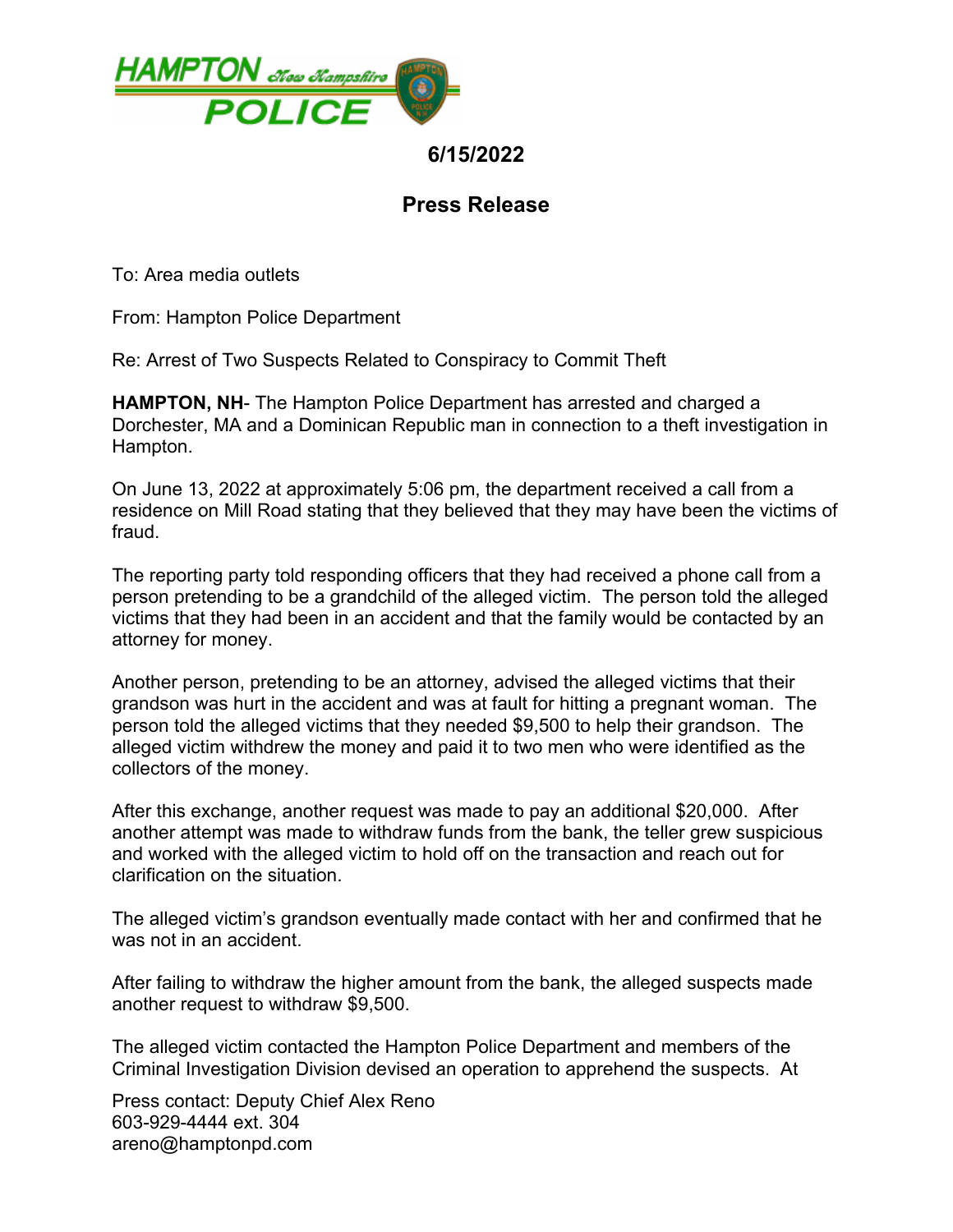

approximately 6:20pm, Detectives identified two males as they arrived at the residence and placed them into custody. The two men were identified as:

#### **Junior Samuel Ricart Fortuna, 19 Dominican Republic**

#### **Luis Osmar Brito Urbaez, 32 Dorchester, MA**

Both men were charged with Conspiracy to Commit Theft. They were booked and held pending arraignment in the Rockingham County Superior Court on June 14, 2022. At their arraignment, both men were ordered held on \$25,000 cash bail and required to surrender their passports.

This case has been turned over to the Rockingham County Attorney's Office for prosecution. Any further media inquiries will be directed to that office.

Anyone with information related to this incident is urged to contact the Hampton Police Department at 603-929-4444. Anonymous tips can be made through the Crimeline for the Hamptons at 603-929-1222.

*Follow the Hampton Police Department on Facebook, Twitter and Instagram (@HamptonNHPD).*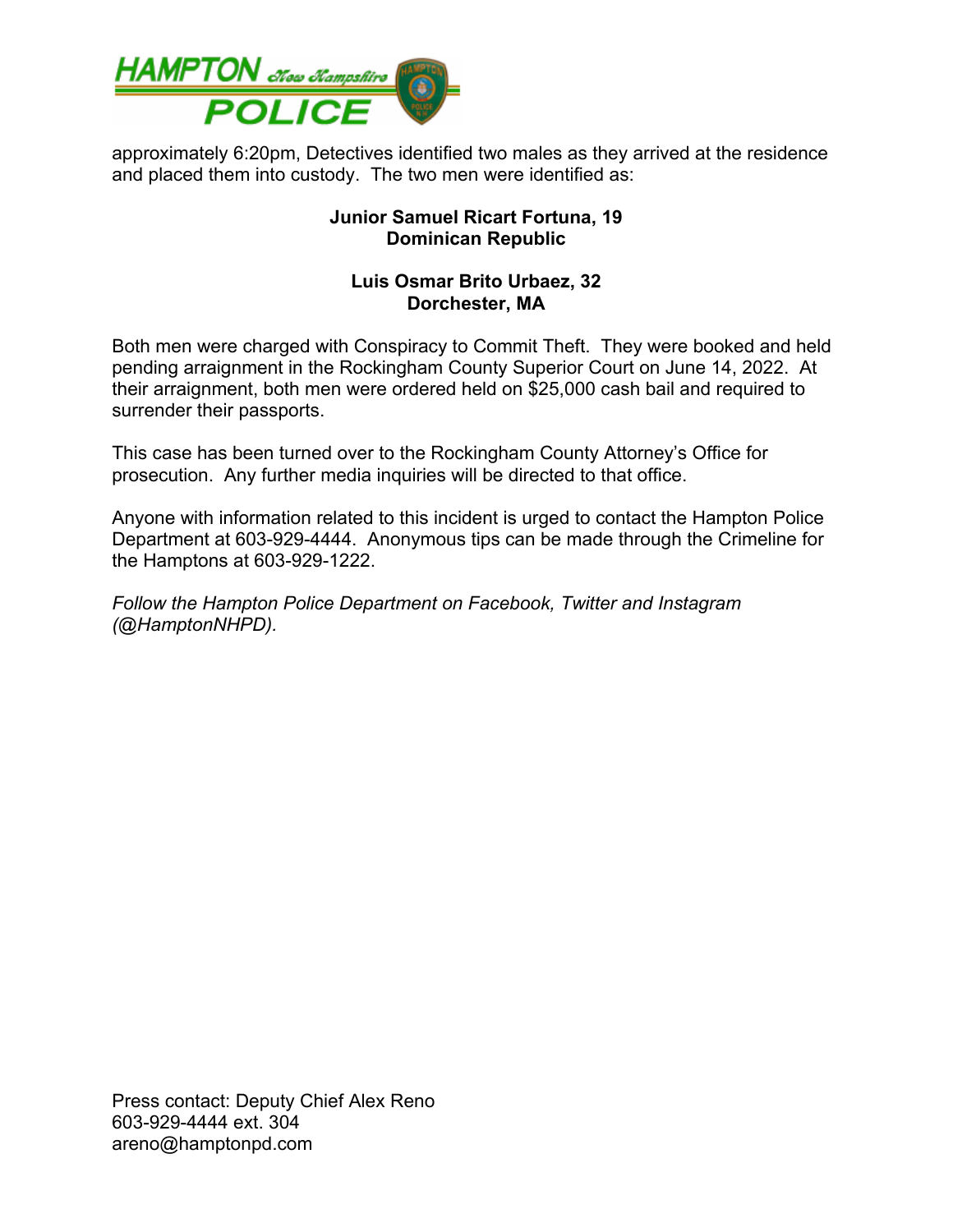



### **JUNIOR SAMUEL RICART FORTUNA, 19 Dominican Republic**